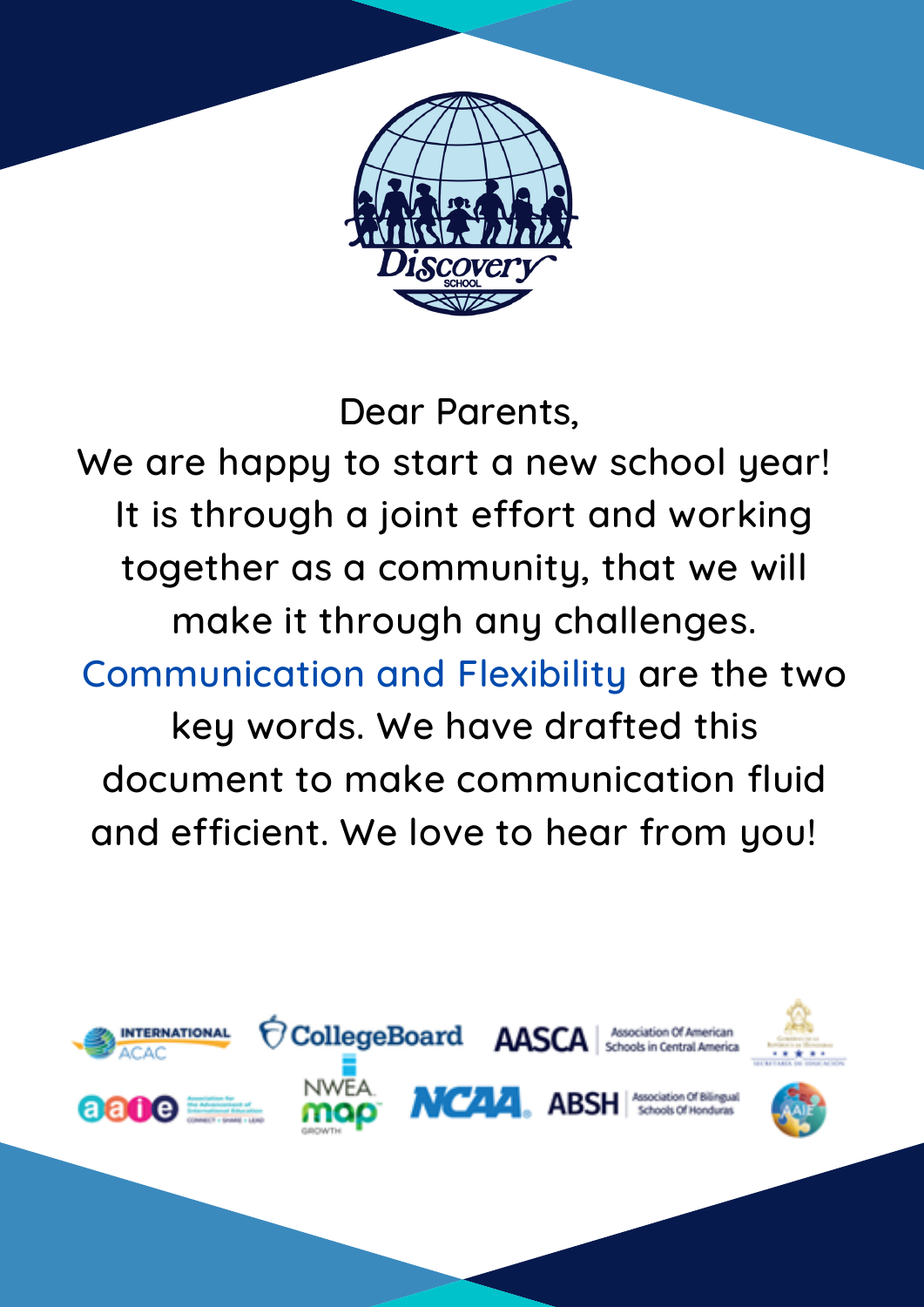Make sure that we have your correct email address. Many general communications, including messages from our Head of School and/or Principals are sent via email. Contact Ms. Carolina Matute (dsoffice@discoveryschool.edu.hn) to update your email. Area principals can also help you with this matter.

### 3 **TEACHER'S EMAIL**

It is important that you have your ALMA accounts activated so you can check your child´ s academic information, calendar, progress reports, among others. Please contact Cesar Morga (cmorga@discoveryschool.edu.hn) to set up your ALMA account.

You can always stay connected with your child's teacher via email (ALMA'S STAFF DIRECTORY) or by visiting Google Classroom inside your child's account.



# 1 **CORRECT EMAIL ADDRESS**

2

## **ALMA ACCOUNTS**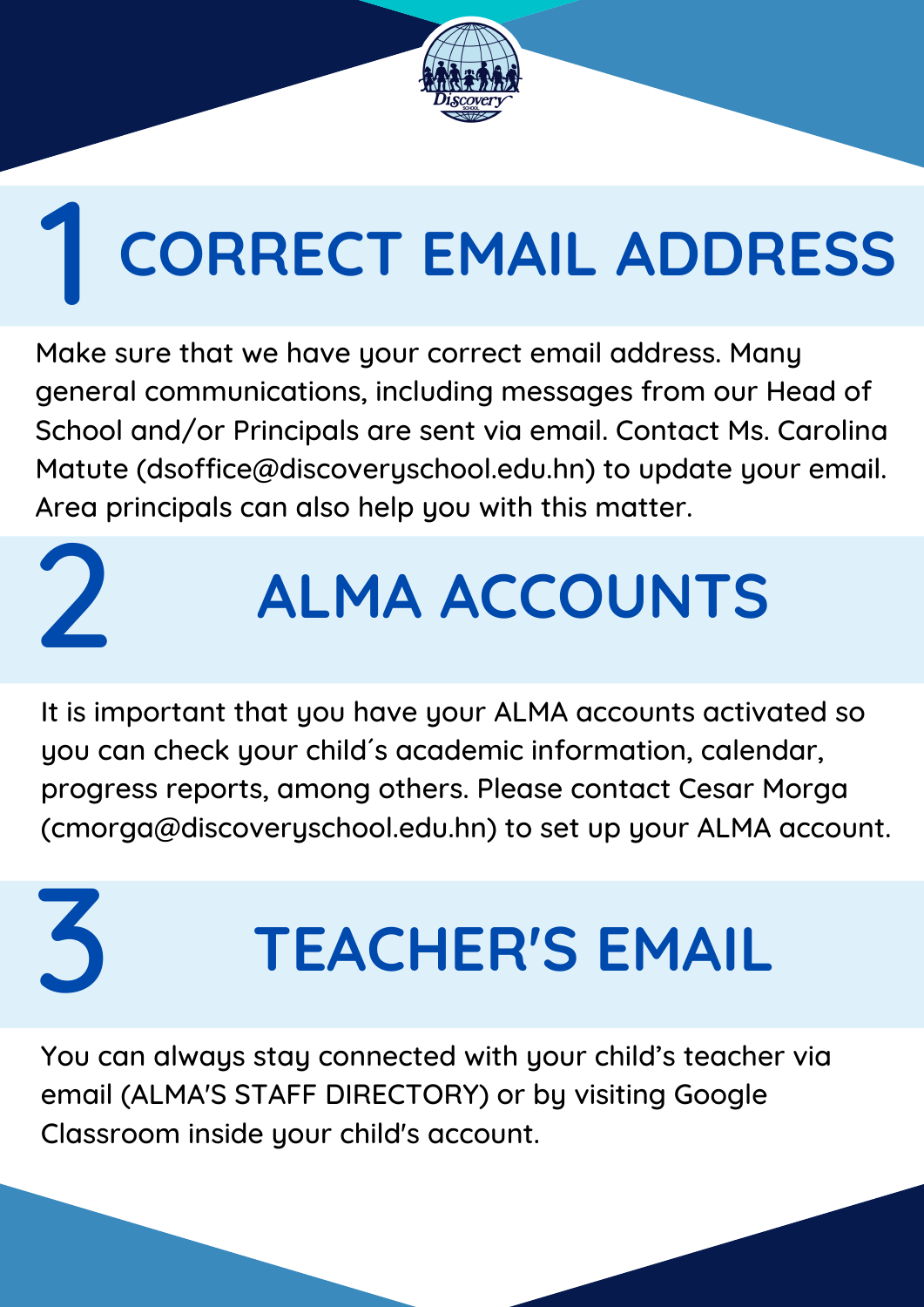

# **SOCIAL MEDIA**

4

Let us show our Wolf pride! Many events and news are posted to our social media accounts. You can follow us in Facebook (https://www.facebook.com/DiscoverySchoolHN), Instagram (https://www.instagram.com/discoveryschoolwolves/), and Twitter (https://twitter.com/ds\_wolves?lang=en)



We have sent via email the complete teaching staff directory for SY 2020-2021. We will be sending them again if there are any updates.

### 6 **ROOM MOMS/DADS**

Unofficial classroom or grade whatsapp chats are parent lead. Contact your Room Mom or Dad, if you would like to be included in these chats. The school does not send any official information via these chats, but many parents find them very useful for social connections and general knowledge. Ask your homeroom teacher about the grade's Room Mom or Dad.